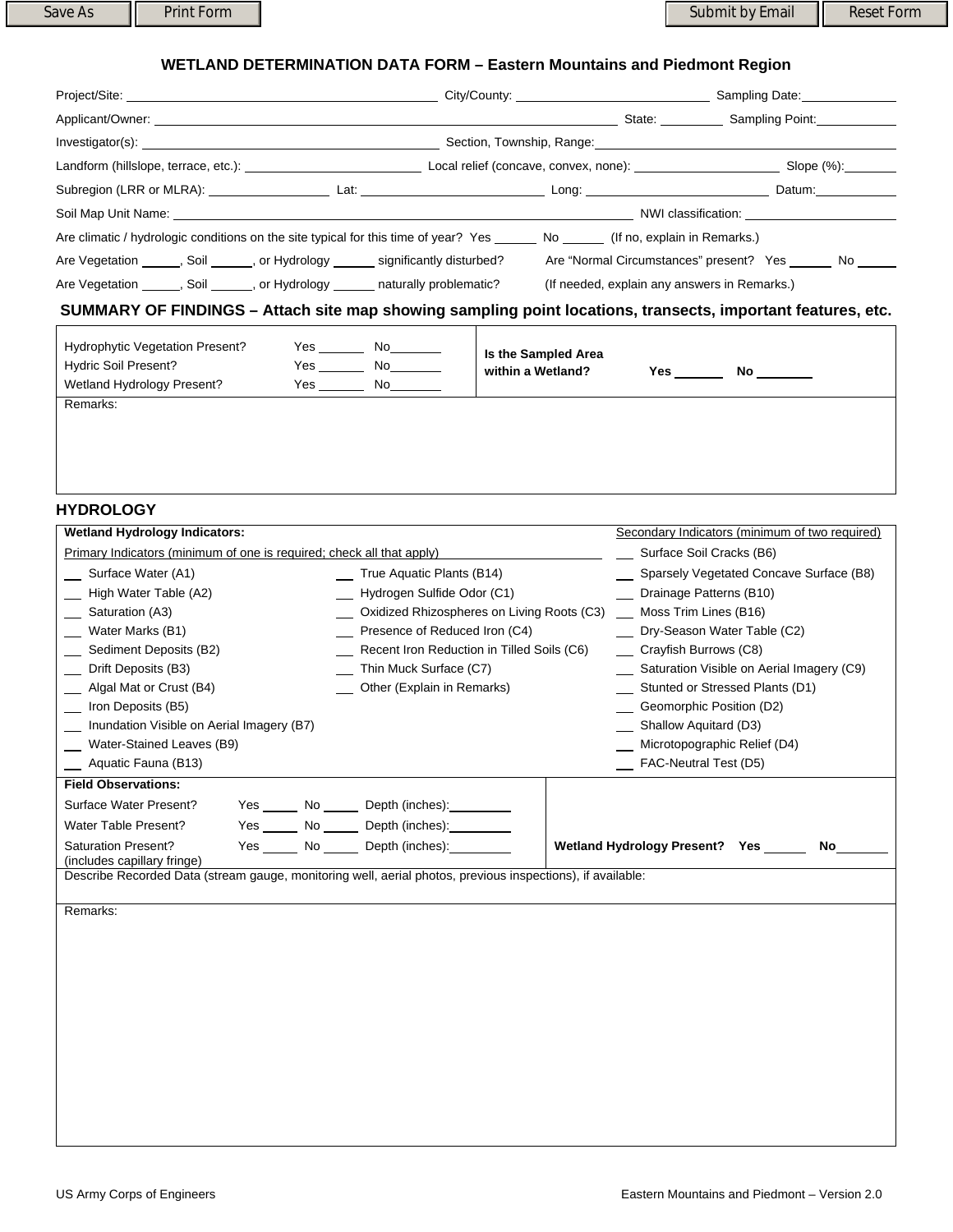## **VEGETATION (Four Strata) – Use scientific names of plants.** Sampling Point:

|                                                                       | Absolute | Dominant Indicator          | <b>Dominance Test worksheet:</b>                                   |
|-----------------------------------------------------------------------|----------|-----------------------------|--------------------------------------------------------------------|
|                                                                       |          | % Cover Species? Status     | Number of Dominant Species                                         |
|                                                                       |          |                             | That Are OBL, FACW, or FAC:<br>(A)                                 |
|                                                                       |          |                             | <b>Total Number of Dominant</b>                                    |
|                                                                       |          |                             | Species Across All Strata:<br>(B)                                  |
|                                                                       |          |                             |                                                                    |
|                                                                       |          |                             | Percent of Dominant Species                                        |
|                                                                       |          |                             | That Are OBL, FACW, or FAC: (A/B)                                  |
|                                                                       |          |                             | Prevalence Index worksheet:                                        |
|                                                                       |          |                             | Total % Cover of: Multiply by:                                     |
| 50% of total cover: __________ 20% of total cover:                    |          | = Total Cover               |                                                                    |
|                                                                       |          |                             | FACW species ______________ $x 2 =$ __________                     |
| Sapling/Shrub Stratum (Plot size: \\square\)                          |          |                             |                                                                    |
| 1. The same $\sim$ 1.<br><u> 1989 - Andrea Andrew Maria (b. 1989)</u> |          |                             |                                                                    |
|                                                                       |          |                             |                                                                    |
|                                                                       |          |                             |                                                                    |
|                                                                       |          |                             |                                                                    |
|                                                                       |          |                             | Prevalence Index = $B/A =$                                         |
|                                                                       |          |                             |                                                                    |
|                                                                       |          |                             | <b>Hydrophytic Vegetation Indicators:</b>                          |
|                                                                       |          |                             | 1 - Rapid Test for Hydrophytic Vegetation                          |
|                                                                       |          |                             | 2 - Dominance Test is >50%                                         |
|                                                                       |          |                             | $\frac{1}{2}$ 3 - Prevalence Index is $\leq 3.0^1$                 |
| 50% of total cover: __________ 20% of total cover:                    |          | = Total Cover               | 4 - Morphological Adaptations <sup>1</sup> (Provide supporting     |
|                                                                       |          |                             | data in Remarks or on a separate sheet)                            |
|                                                                       |          |                             | Problematic Hydrophytic Vegetation <sup>1</sup> (Explain)          |
|                                                                       |          |                             |                                                                    |
|                                                                       |          |                             | <sup>1</sup> Indicators of hydric soil and wetland hydrology must  |
|                                                                       |          |                             | be present, unless disturbed or problematic.                       |
|                                                                       |          |                             | <b>Definitions of Four Vegetation Strata:</b>                      |
|                                                                       |          |                             |                                                                    |
|                                                                       |          |                             | <b>Tree</b> – Woody plants, excluding vines, $3$ in. (7.6 cm) or   |
|                                                                       |          |                             | more in diameter at breast height (DBH), regardless of<br>height.  |
|                                                                       |          |                             |                                                                    |
|                                                                       |          |                             | Sapling/Shrub - Woody plants, excluding vines, less                |
|                                                                       |          |                             | than 3 in. DBH and greater than or equal to 3.28 ft (1<br>m) tall. |
| 10.                                                                   |          |                             |                                                                    |
|                                                                       |          |                             | Herb - All herbaceous (non-woody) plants, regardless               |
|                                                                       |          | $=$ Total Cover             | of size, and woody plants less than 3.28 ft tall.                  |
| 50% of total cover: 20% of total cover:                               |          |                             | Woody vine - All woody vines greater than 3.28 ft in               |
|                                                                       |          |                             | height.                                                            |
|                                                                       |          |                             |                                                                    |
|                                                                       |          |                             |                                                                    |
|                                                                       |          |                             |                                                                    |
|                                                                       |          |                             |                                                                    |
|                                                                       |          |                             | <b>Hydrophytic</b><br>Vegetation                                   |
|                                                                       |          | $\frac{1}{2}$ = Total Cover | Present?<br><b>Yes</b><br>No $\qquad$                              |
| 50% of total cover: 20% of total cover:                               |          |                             |                                                                    |
| Remarks: (Include photo numbers here or on a separate sheet.)         |          |                             |                                                                    |
|                                                                       |          |                             |                                                                    |
|                                                                       |          |                             |                                                                    |
|                                                                       |          |                             |                                                                    |
|                                                                       |          |                             |                                                                    |
|                                                                       |          |                             |                                                                    |
|                                                                       |          |                             |                                                                    |
|                                                                       |          |                             |                                                                    |
|                                                                       |          |                             |                                                                    |
|                                                                       |          |                             |                                                                    |